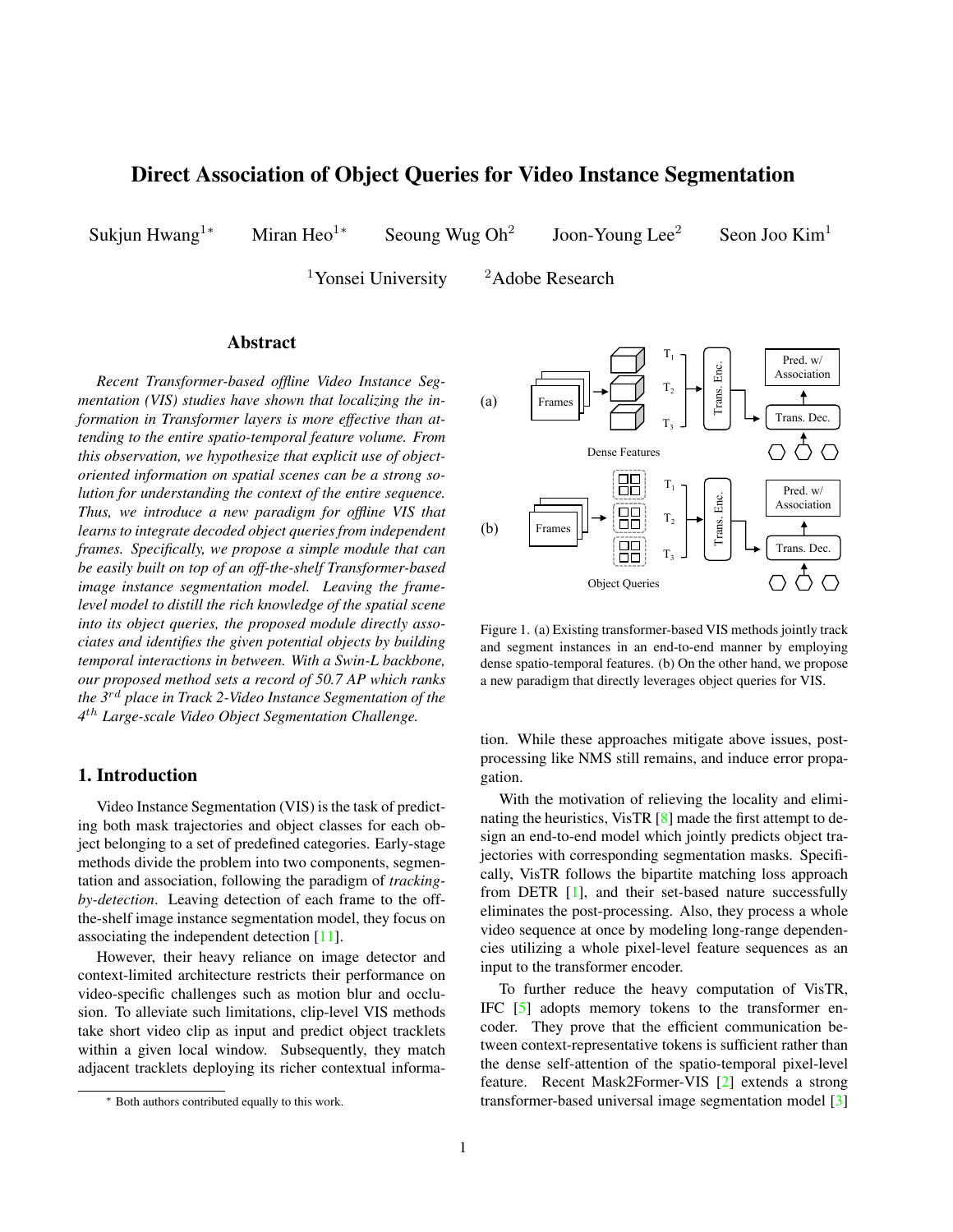<span id="page-1-1"></span><span id="page-1-0"></span>

Figure 2. Overview of our framework.

to the VIS task. Taking advantage of its segmentationoriented representation, Mask2Former-VIS records compelling performance on benchmarks without bells and whistles. This *jointly-track-and-segmentation* paradigm has achieved the highest performance in the VIS community to date (Figure [1.](#page-0-0) (a)).

As such, current VIS community has explored the above two paradigms separately. In this paper, we integrate both and propose a new paradigm of jointly learning trajectories and masks while having tracking-by-detection philosophy. Our key motivation is that if we take the object-oriented information rather than dense scene-based one, the transformer can sufficiently capture object relationship (Figure [1.](#page-0-0) (b)). To the end, we propose a simple module that can be easily built on top of the off-the-shelf image-level segmentation model. Given the decoded object queries from the off-the-shelf image-level segmentation model, the proposed module directly decodes the learnable clip-level queries taking frame-level object queries as key and value.

Even with this simple and intuitive structure, the proposed model shows competitive performance of 50.7 AP, and ranks the  $3^{rd}$  place in Track 2-Video Instance Segmentation of the  $4<sup>th</sup>$  Large-scale Video Object Segmentation Challenge. More concrete explanation of our methodology and experimental results on other datasets such as YouTube-VIS 2019 & 2021, and OVIS can be found in [\[4\]](#page-3-6).

# 2. Method

The overview of proposed method is illustrated in Figure [2.](#page-1-0) Our framework consists of two main modules: a framelevel detector and a video-level object associator.

#### 2.1. Frame-level detector

We adopt Mask2Former [\[3\]](#page-3-5) for the frame-level detector. Given input clip of  $T$  frames, we use two predictions from Mask2Former that are frame-level object queries and mask features. Specifically, frame-level object queries holds object-centric information of each frame, and mask features from the pixel decoder are exploited to predicts final mask tracklets.

#### 2.2. Video-level associator

Video-level associator directly takes only two types of features as input that are independently generated by framelevel detector for entire clip: mask features and frame-level object queries. By directly constructing temporal interactions between frame-level object queries that encapsulate rich object-aware knowledge in spatial scenes, our framework yields mask trajectories with corresponding categories in an end-to-end manner. Our video-level associator follows the standard Transformer encoder and decoder architectures suggested in DETR [\[1\]](#page-3-2).

Transformer encoder. Although the frame-level detector distills its spatial knowledge in its frame-level object queries, there is a lack of temporal interaction between different frames. Thus we make a temporal connection by stacking layers of Transformer encoder. However, a naive self-attention over the whole object queries is inefficient when processing long videos. Inspired by [\[7\]](#page-3-7), we adopt window-based self-attention layers that shift along the temporal dimension.

Transformer decoder. After object queries in different frames undergo temporal interaction through the Transformer encoder layers, we stack Transformer decoder layers that performs cross-attention between learnable video-level object queries and the frame-level object queries. The use of object queries corresponding to the instance identity of the clip is similar to previous studies  $[2, 5]$  $[2, 5]$  $[2, 5]$ , but the explicit use of object-oriented features rather than pixel-level features as keys and values is completely different.

Output heads. Having the decoded video-level object queries, we use two output heads for the final predictions like [\[5\]](#page-3-3): the class head and the mask head. The class head is a single linear classifier, which directly predicts class probabilities of each video-level object query. And the mask head dynamically generates mask embeddings per a videolevel object query, which corresponds to the tracklet of an instance.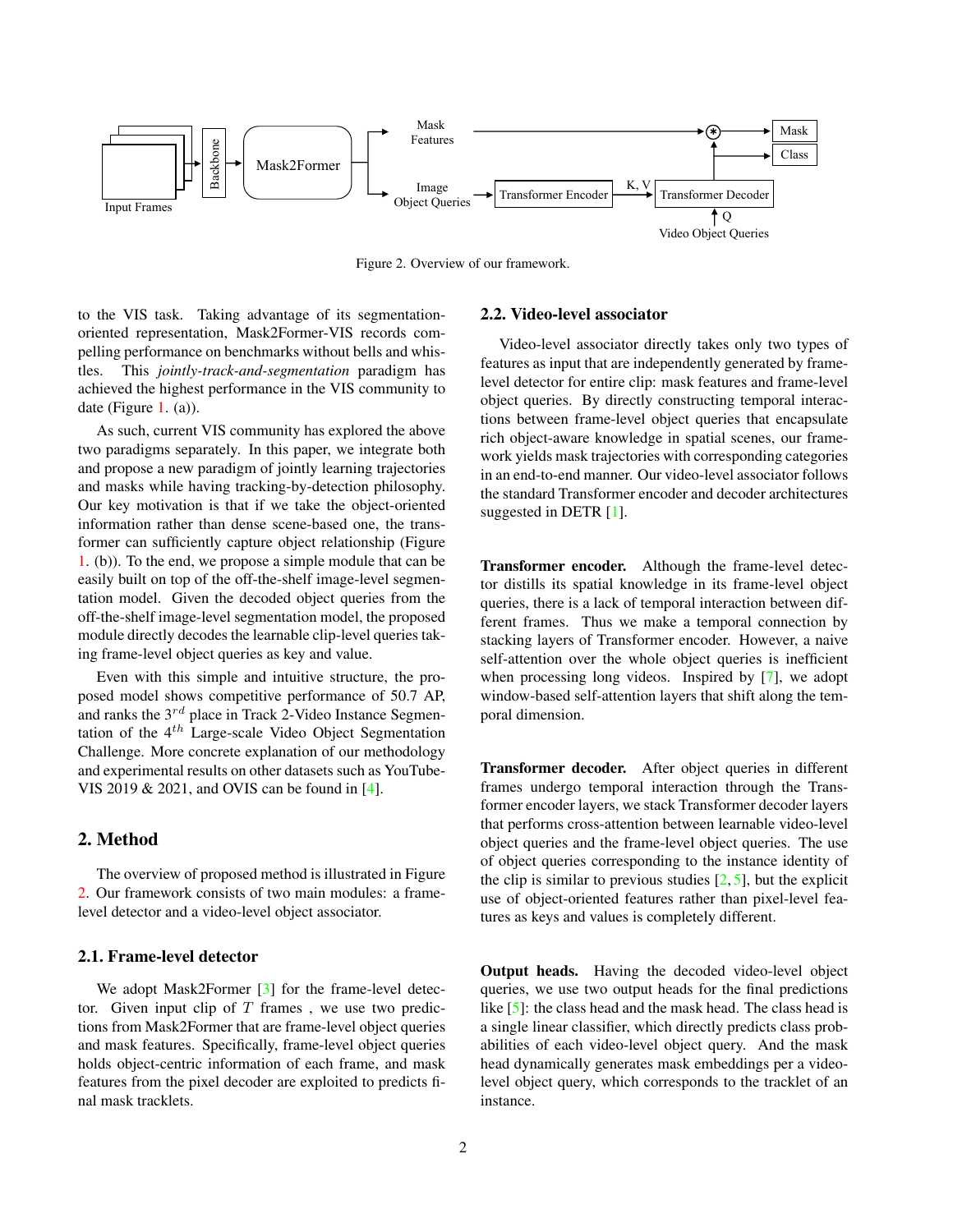<span id="page-2-2"></span><span id="page-2-1"></span>

| Method          | mAP  | mAP <sub>S</sub> | $AP_{50}$ | $AP_{75}$ | AR <sub>1</sub> | $AR_{10}$ | mAP <sub>L</sub> | $AP_{50}$ | $AP_{75}$ | AR <sub>1</sub> | $AR_{10}$ |
|-----------------|------|------------------|-----------|-----------|-----------------|-----------|------------------|-----------|-----------|-----------------|-----------|
| SakuraT         | 53.4 | 59.6             | 80.7      | 65.2      | 48.1            | 66.5      | 47.2             | 67.5      | 48.6      | 37.2            | 60.9      |
| peiyunc1989     | 50.9 | 57.1             | 79.6      | 61.7      | 46.8            | 61.7      | 44.8             | 70.5      | 43.7      | 32.7            | 50.2      |
| mahogany (ours) | 50.7 | 57.1             | 77.5      | 61.7      | 46.8            | 61.4      | 44.2             | 63.6      | 46.1      | 38.7            | 48.9      |
| tianxingye      | 48.8 | 55.2             | 75.2      | 61.8      | 46.6            | 61.0      | 42.5             | 63.4      | 47.9      | 35.0            | 48.1      |
| Ach             | 48.1 | 54.3             | 77.0      | 57.3      | 45.7            | 61.5      | 41.9             | 65.3      | 41.2      | 36.9            | 47.2      |
| zhangtao-whu    | 48.0 | 53.0             | 73.6      | 59.0      | 45.4            | 58.4      | 43.1             | 67.1      | 46.6      | 36.0            | 48.2      |
| JZ              | 48.0 | 54.3             | 77.0      | 57.1      | 46.0            | 61.5      | 41.7             | 64.7      | 41.6      | 36.8            | 47.3      |
| M2F             | 47.1 | 53.1             | 73.5      | 59.2      | 45.3            | 58.4      | 41.2             | 63.3      | 43.8      | 33.9            | 45.4      |
| anwesac2        | 46.6 | 52.9             | 74.7      | 58.0      | 45.0            | 60.7      | 40.2             | 61.4      | 43.6      | 33.3            | 49.0      |
| justin-zk       | 46.5 | 52.8             | 75.7      | 56.8      | 45.6            | 59.3      | 40.3             | 64.1      | 40.0      | 35.8            | 45.4      |

Table 1. Final leaderboard in the YouTube-VIS Challenge 2022. We list the top 10 participants. Our results are highlighted in bold.

## 3. Experiments

#### 3.1. Implementation Detail

Our proposed method is implemented on top of detectron2 [\[10\]](#page-3-8). We use Swin-L [\[7\]](#page-3-7) for backbone network, and all hyper-parameters regarding the frame-level detector (Mask2Former) are equal to the defaults of [\[3\]](#page-3-5). By default, our Transformer encoder of video-level associator is composed of three layers with the shifted-window size of 6, and Transformer decoder employs six layers with 100 video-level object queries.

Training. Having video-level associator built on top of Mask2Former  $[3]$ , we first train our model on the COCO  $[6]$ dataset following [\[3\]](#page-3-5). The model is then fine-tuned using pseudo-videos generated from the images [\[6\]](#page-3-9) and the YouTube-VIS 2021 train set simultaneously. We follow SeqFormer [\[9\]](#page-3-10) to generate pseudo-videos from a single image, and we use loss functions same as [\[4\]](#page-3-6).

Inference. During inference, each frame is resized to a shorter edge size of 448 pixels. We divide the input video into short clips with overlapping frames, and then stitch the predicted tracklets sequentially. The size of clip windows and stride is 18 and 3, respectively. The matching algorithm will be explained in Section [3.4.](#page-2-0)

## 3.2. Dataset

The dataset for YouTube-VIS Challenge 2022 includes both YouTube-VIS 2021 and additionally introduced YouTube-VIS 2022 dataset. And both of them uses same 40-category label set.

YouTube-VIS 2021 consists of 3,859 high-resolution videos total which includes 2,985 videos for training, 421 videos for validation, and 453 videos for testing.

YouTube-VIS 2022 tackles the scenarios of long and highly complicated sequences. In detail, it consists of 71

additional long videos in valid set and 50 additional long videos in test set.

## 3.3. Evaluation Metric

YouTube-VIS Challenge 2022 follows the standard evaluation metric  $[11]$ . Unlike previous challenges, the final mAP is computed by the average of the results for the YouTube-VIS 2021 and YouTube-VIS 2022 datasets. In this paper, we denote  $mAP = (mAP<sub>S</sub> + mAP<sub>L</sub>)/2$ , where  $mAP<sub>S</sub>$  and  $mAP<sub>L</sub>$  is the result of YouTube-VIS 2021 and YouTube-VIS 2022, respectively.

#### <span id="page-2-0"></span>3.4. Clip Matching

Similar to previous per-clip VIS methods [\[5\]](#page-3-3), we use a post-processing to matching and classifying each tracklet. During inference, we use window and stride sizes of 18 and 3, respectively. Then, similar to  $[11]$ , we calculate matching scores of each clip-wise predictions and use the costs for matching.

#### 3.5. Results

In Table [1,](#page-2-1) we list the results of the top 10 participants of the final leaderboard in YouTube-VIS Challenge 2022. Our proposed method achieved 50.7 AP which ranks the  $3^{rd}$ place in Track 2. Note that we do not use separate models and inference algorithms for testing YouTube-VIS 2021 and YouTube-VIS 2022.

## 4. Conclusion

We introduced a novel framework for offline Video Instance Segmentation (VIS). Unlike existing Transformerbased VIS methodologies, our proposed method helps object-focused video understanding by directly deploying object queries that independently decoded by image-based instance segmentation model. With a Swin-L backbone, we achieved competitive performance of 50.7 AP which ranks the  $3^{rd}$  place in Track 2 of the  $4^{th}$  Large-Scale Video Object Segmentation Challenge.